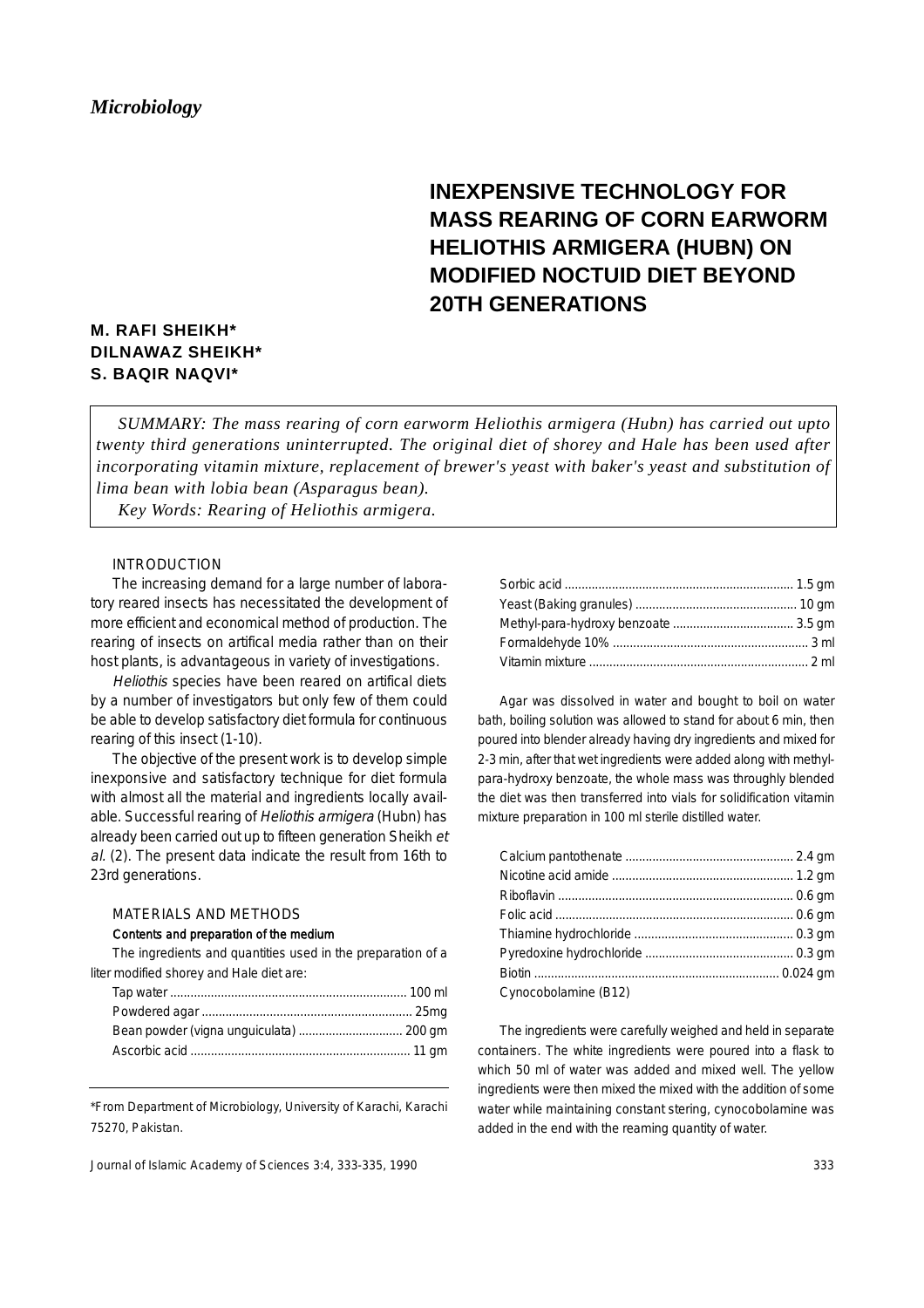## Description of rearing apparatus and procedure

Ovi position cage: The dimension of cubical cage measure about one cubic feet, having two opposite sides open, each fitted with a removable square frame. The construction of this cage has been reported by Burton (5, 6) and Sheikh et al. (3).

#### Single capsule vial rearing technique

A standard size (5.3 cm x 2.3 cm) sterile capsule vials were filled nearly with 8 gm of diet while the diet was still semisolid, after solidification a newly hatched 1st instar larva were transfered to the diet and the vial's mouth was closed with sterile cotton wool plug. The vials were placed inverted till the developing larva pupated.

#### Adult exergence

Pupe collected from capsule vials were placed on a blotting paper in glass jars measuring 9.5x15 cm. The mouth of glas jar was covered with muslin piece (cloth) the emerged adults were collected into capsule vials. Separated sex wise and released into the mating ovi position cages.

# RESULTS AND DISCUSSIONS

Table 1 indicates that modified diet supported the healthy growth of Heliothis armigera (Hubn) from 16th to 23rd generation.

#### Larval mortality

The table shows the minimum larval mortality percentage (7.52%) in the 16th generation and maximum larval mortality in the 19th generation (33.59%). The larval mortality percentage seems to have no relation with the increase or decrease in temperature. The variable larval mortality in different generation may be attributed to various factors eg. Larval entanglement in the cotton plug, larval injury during transfer of 1st instar larva to vials.

Sutter and Miller (10) reported 96.8% larval survival as against 60.5 - 92.4% recorded during the present studies.

# Pupal recovery

The highest pupal recovery (92.48%) was obtained in the 16th generation and the lowest (60.56%) in the 22nd generation. Burton and Perkins (6) reared corn earworm on bean and WSB diets and achieved 86.2% and 92.0% pupation respectively. Dang. et al. (7) achieved 75% pupation chilozonellus (swinhoc) on kabuli gram diet.

No pupal mortality was observed in 18th and 19th generation. 11.3% mortality was observed in 16th generation and highest pupal mortality (33.22%) occurred in the 23rd generation. The variation in pupal mortality was due to pupal injury inflicated during the transfer of pupae from diet containing vials to glass jars used for emergence of adults. Howell (8) observed 7.3% pupal mortality when he reared codling moth.

#### Adult emergence

It is noted from the table that the maximum adults emergence (78.0%) was observed in the 16th generation and minimum emergence (40.1%) was noted in the 23rd generation, Burton and Perkins (6) observed 90% adult emergence of Heliothiszea (Boddies) on bean diet.

The percentage yield from larvae to adults was the highest (81.1%) in the 16th generation while the lowest yield was obtained (37.8%) in the 23rd generation. However in most of the generations the net yield remained above 63%. Similar results were obtained by Adkinson et al (4), Dange et al. (7) and Sutter and Miller (10).

#### Egg production per female

The egg production per female in the 18th generation was minimum ie 571.6 at the highest temperature range

| S. No | No. of<br>Generations | <b>Total Larvae</b><br>Reared<br>Larva/Vial | Larval<br>Mortality<br>% | Pupal<br>Recovery<br>% | Pupal<br>Mortality<br>% | Adult<br>Emergance<br>Out of Total<br>Pupae. | Yield from<br>Larva to<br>Adult | Average Egg<br>Production<br>Per Pemale | Temp<br>$(^{\circ}F)$ |
|-------|-----------------------|---------------------------------------------|--------------------------|------------------------|-------------------------|----------------------------------------------|---------------------------------|-----------------------------------------|-----------------------|
|       | 16                    | 625                                         | 7.52                     | 92.48                  | 11.36                   | 78.8                                         | 81.12                           | 2713.33                                 | 81-94                 |
| 2     | 17                    | 400                                         | 14.5                     | 85.52                  | 14.25                   | 69.75                                        | 71.25                           | 1158.6                                  | $2 - 95$              |
| 3     | 18                    | 434                                         | 30.87                    | 69.12                  | <b>NIL</b>              | 16.35                                        | 69.13                           | 571.66                                  | 82-95                 |
| 4     | 19                    | 646                                         | 33.59                    | 66.40                  | <b>NIL</b>              | 47.83                                        | 66.41                           | 2591.62                                 | 78-92                 |
| 5     | 20                    | 594                                         | 18.85                    | 81.14                  | 18.85                   | 62.28                                        | 62.30                           | 3600.45                                 | 78-92                 |
| 6     | 21                    | 440                                         | 11.36                    | 88.63                  | 21.81                   | 66.82                                        | 66.83                           | 2092.5                                  | 80-94                 |
| 7     | 22                    | 639                                         | 9.38                     | 60.56                  | 32.39                   | 59.46                                        | 59.33                           | 1820.83                                 | 80-93                 |
| 8     | 23                    | 304                                         | 28.94                    | 76.64                  | 33.32                   | 40.13                                        | 37.84                           | 690.75                                  | 80-94                 |

Table 1

334 Journal of Islamic Academy of Sciences 3:4, 333-335, 1990